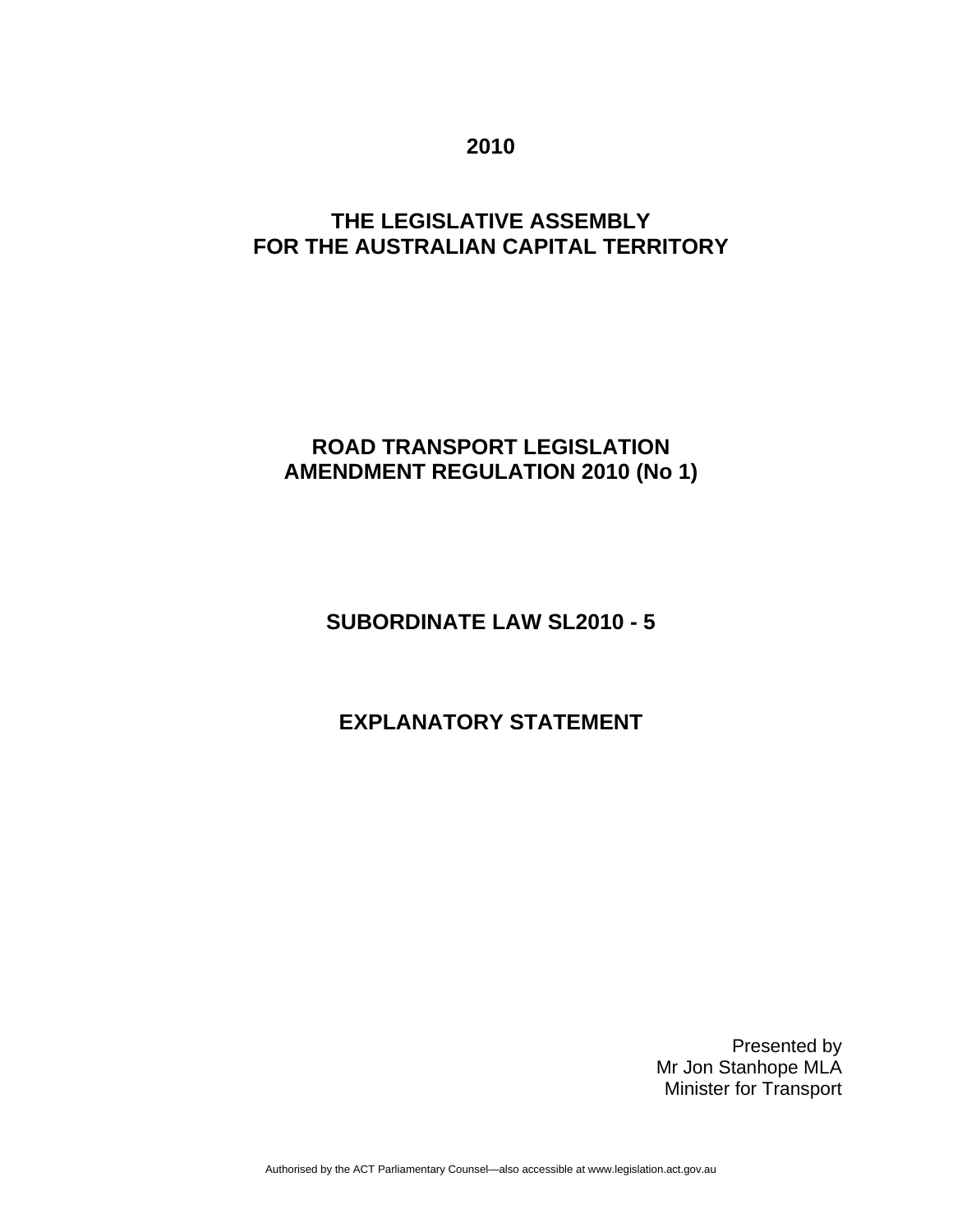## **AUSTRALIAN CAPITAL TERRITORY**

## **ROAD TRANSPORT LEGISLATION AMENDMENT REGULATION 2010 (No 1)**

## **SUBORDINATE LAW No. SL 2010 - 5**

## **EXPLANATORY STATEMENT**

#### **BACKGROUND**

The Australian Road Rules (ARRs) were initially developed and approved by the ministerial council on transport issues, the Australian Transport Council, in 1999, and subsequently incorporated into the law of each State and Territory.

At this time it was also agreed that a national advisory group, consisting of representatives from each State and Territory, would be established, to ensure that the ARRs remain up to date and support the road safety and traffic management objectives of all jurisdictions.

The advisory group identified and recommended a number of changes, which have resulted in the development of a revised version of the ARRs. The National Transport Commission's 5th package of amendments to the ARRs was approved by the Australian Transport Council on 3 October 2006, the  $6<sup>th</sup>$  package of amendments was approved on 16 May 2007 and the  $7<sup>th</sup>$  package of amendments was approved on 25 January 2008.

A copy of the revised ARRs and Regulatory Impact Statements can be downloaded from the National Transport Commission's website at [www.ntc.gov.au](http://www.ntc.gov.au/). The Regulatory Impact Statements provide a detailed outline of the changes made to the ARRs.

#### **OVERVIEW**

The *Road Transport Legislation Amendment Regulation 2010 (No 1)* adopts the revised version of the ARRs published in February 2008 and gives effect to the 5<sup>th</sup>,  $6<sup>th</sup>$  and  $7<sup>th</sup>$  packages of amendments to the ARRs.

The regulation also makes some technical amendments to the *Road Transport (Offences) Regulation 2005*, the *Road Transport (Public Passenger Services) Regulation 2002* and the *Road Transport (Safety and Traffic Management) Regulation 2000*.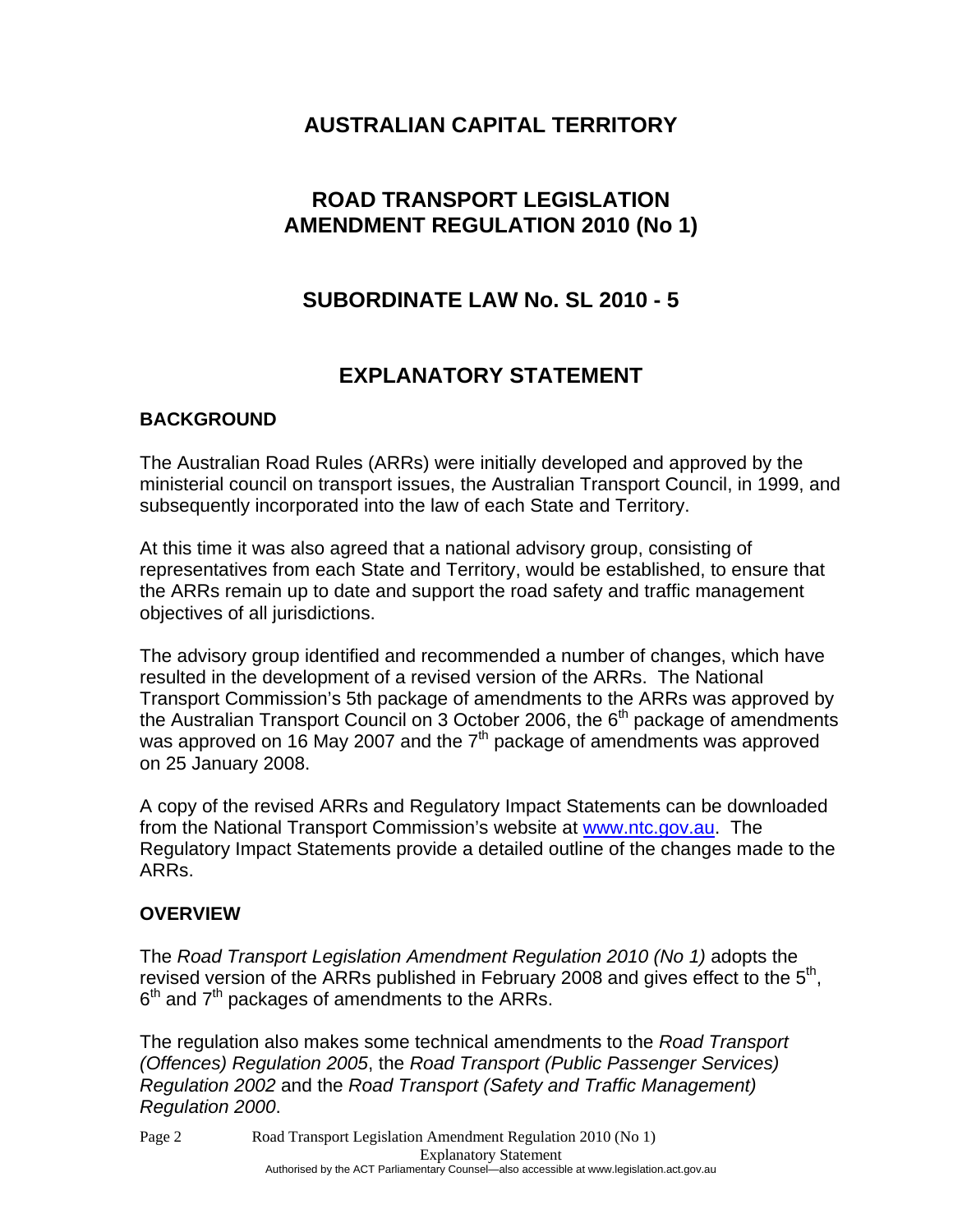## **DETAIL**

## *PART 1 – PRELIMINARY*

### *Section 1* **– Name of regulation**

This section names the amendment regulation as the *Road Transport Legislation Amendment Regulation 2010 (No 1)* hereafter referred to as the Amendment Regulation.

### *Section 2* **– Commencement**

This section provides for the commencement of the changes to the Road Transport legislation. Most of the sections in the Amendment Regulation will commence on 15 March 2010. Subsection (2) lists a number of provisions that will commence on the day 1 year after the day the Amendment Regulation commences, ie on 15 March 2011. These provisions relate to the new child restraint laws, which have a 12 month transitional period. See section 52 which refers to transitional arrangements.

## *PART 2 – ROAD TRANSPORT (OFFENCES) REGULATION 2005*

### *Section 3* **– Legislation amended – pt 2**

This section specifies that Part 2 of the Amendment Regulation amends the *Road Transport (Offences) Regulation 2005*.

#### *Section 4* **– Section 8 (1)**

This section amends section 8(1) of the *Road Transport (Offences) Regulation 2005* which deals with the administering authority for the infringement notice offences mentioned in schedule 1. When new infringement notice offences are added to the *Road Transport (Offences) Regulation 2005* section 8(1) has to be amended so that the road transport authority can issue infringement notices for the new offences.

#### *Section 5* **– Section 21 (2) (a)**

This section amends section 21(2)(a) of the *Road Transport (Offences) Regulation 2005* which deals with offences in schedule 1 for which double demerit points apply during holiday periods. New ARR 265(3) adds a new infringement notice offence for a driver who does not ensure that all passengers 16 years old or older are using a seatbelt. This new offence attracts double demerit points during holiday periods, so it has been added to section 21(2)(a) of the *Road Transport (Offences) Regulation 2005.*

#### *Consequential amendments to Schedule 1*

Sections 6 to 45 make consequential amendments to Part 1.2 and Part 1.13 of Schedule 1 of the *Road Transport (Offences) Regulation 2005* by inserting references to new ARR offences in the schedule of offences for which a traffic infringement notice can be issued.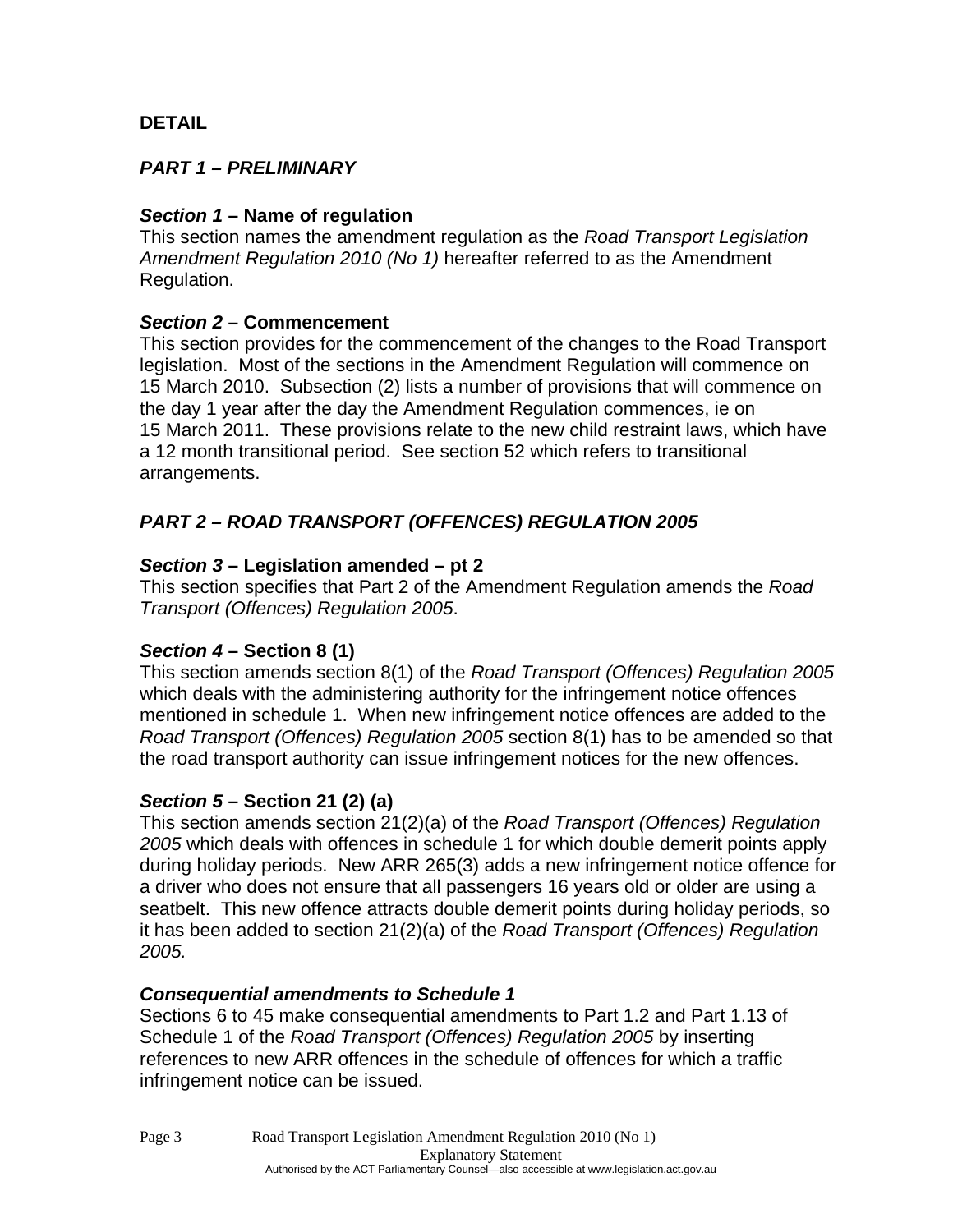Part 1.2 provides a short description of the offences in the ARRs, which can be used in an information summons or warrant notice, order or other document, to sufficiently state the offence.

Part 1.13 provides a short description of the offences in the *Road Transport (Safety and Traffic Management) Regulation 2000*.

The Schedule also provides the offence penalty, infringement penalty (if applicable), and demerit points (if applicable).

## *Section 6* **– Schedule 1, part 1.2, new item 3A**

This section inserts a new item for the offence provision in new ARR 28(1A) which provides that if a slip lane is present at an intersection, a driver turning left must use the slip lane.

## *Section 7* **– Schedule 1, part 1.2, new item 6A**

This section inserts a new item for the offence provision in new ARR 32(2A) which provides for the rules at bicycle storage areas at intersections. These are designated spaces on the road at traffic lights that allow cyclists to stop in front of motor vehicles at an intersection and then leave the intersection before the motor vehicles. Bicycle storage areas are common in Melbourne, however there are none in the ACT at present.

## *Section 8* **– Schedule 1, part 1.2, item 7.2**

This section inserts a new item for the new offence provision in revised ARR 33(3) which clarifies how a driver must make a right turn at an intersection.

## *Section 9* **– Schedule 1, part 1.2, items 20 and 21**

This section omits two items relating to offence provisions in ARR 43 - Starting and making turns. ARR 43 has been repealed, as it created a contradiction in the ARRs.

## *Section 10* **– Schedule 1, part 1.2, new items 44A and 44B**

This section inserts two new items for the offence provisions in the new ARR 60A which provides for the rules at bicycle storage areas at intersections (see section 7).

## *Section 11* **– Schedule 1, part 1.2, item 47, column 2**

This section amends the numbering of the ARR reference 62(a) to 62(1)(a) due to improvements to the wording of ARR 62 – Giving way when turning at an intersection with traffic lights.

## *Section 12* **– Schedule 1, part 1.2, item 48, column 2**

This section amends the numbering of the ARR reference 62(b) to 62(1)(b) due to improvements to the wording of ARR 62 – Giving way when turning at an intersection with traffic lights.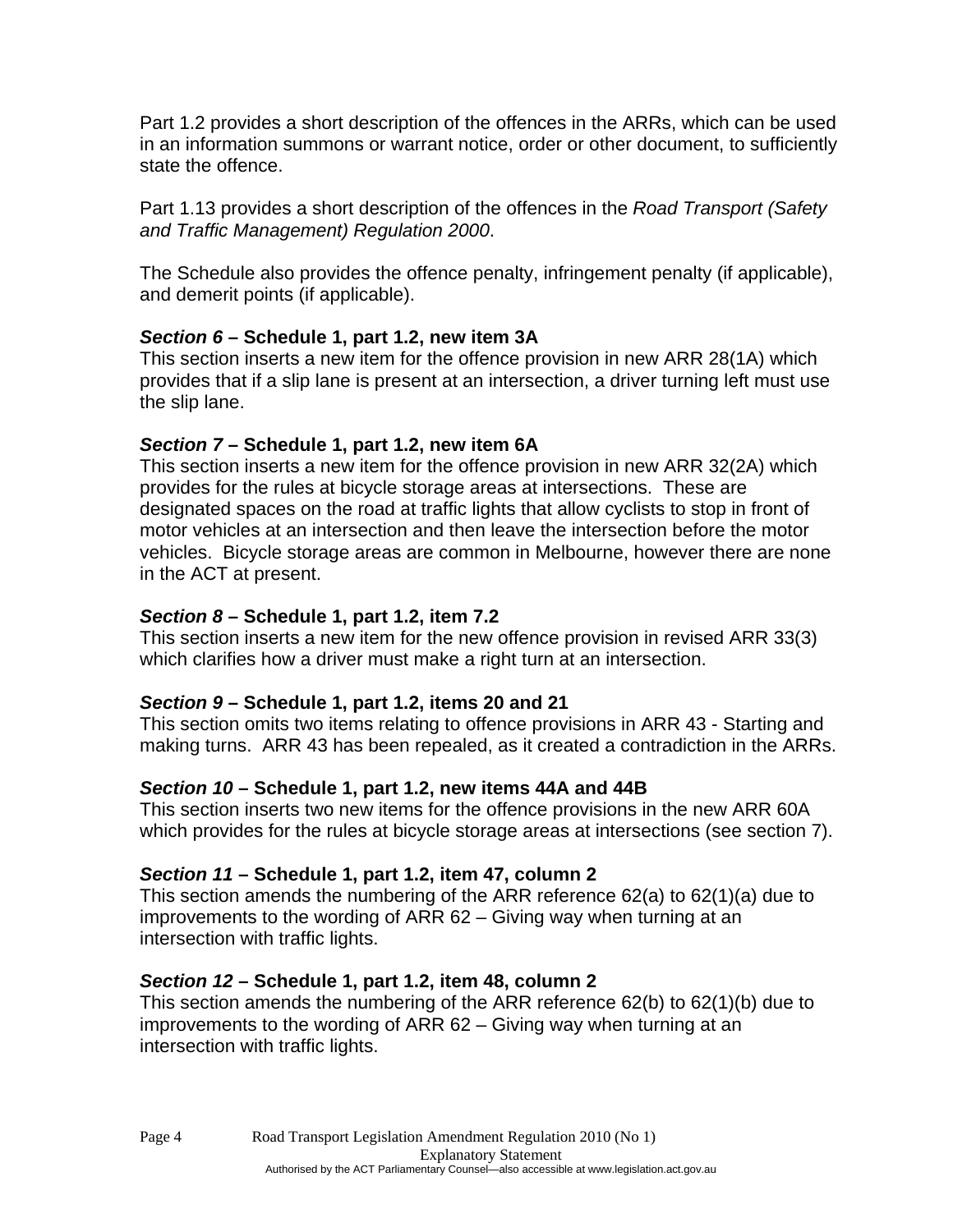### *Section 13* **– Schedule 1, part 1.2, item 49, column 2**

This section amends the numbering of the ARR reference 62(c) to 62(1)(c) due to improvements to the wording of ARR 62 – Giving way when turning at an intersection with traffic lights.

### *Section 14* **– Schedule 1, part 1.2, item 97, column 3**

This section amends the wording of the short description of the offence due to the correction of an omission in the ARRs. For some turning lanes, drivers enter the turning lane from the right and for other turning lanes, drivers enter the turning lane from the left.

### *Section 15* **– Schedule 1, part 1.2, new item 97A**

This section inserts an offence provision for the new ARR 85(c) to correct an omission in the ARRs. For some turning lanes, drivers enter the turning lane from the right and for other turning lanes, drivers enter the turning lane from the left (see section 14).

### *Section 16* **– Schedule 1, part 1.2, new item 121A**

This section inserts a new item for the offence provision in the new ARR 101A(1) which prohibits a driver from driving on a safety ramp or arrester bed unless necessary.

### *Section 17* **– Schedule 1, part 1.2, item 143**

This section inserts two new items for the offence provision in ARR 115 – Driving in a roundabout to the left of the central traffic island - due to improvements to the wording of the rule. The amendment to ARR 115 clarifies that although the drivers of large vehicles are permitted to mount the central traffic island in a roundabout, they must always keep their vehicle to the left of the island.

#### *Section 18* **– Schedule 1, part 1.2, new items 168A, 168A.1 and 168A.2**

This section inserts new items for the offence provision in the new ARR 132(2A) which clarifies the situations where a driver is prohibited from driving across dividing lines to perform a U-turn.

#### *Section 19* **– Schedule 1, part 1.2, new item 186A**

This section inserts a new item for the offence provision in the new ARR 148A which clarifies that where there are two vehicles within one lane (eg a bicycle and a motor vehicle) and one of those vehicles diverges into the path of the other, the deviating vehicle must give way.

#### *Section 20* **– Schedule 1, part 1.2, new item 195A**

This section inserts a new item for the offence provision in the new ARR 155A which is about driving in a tramway.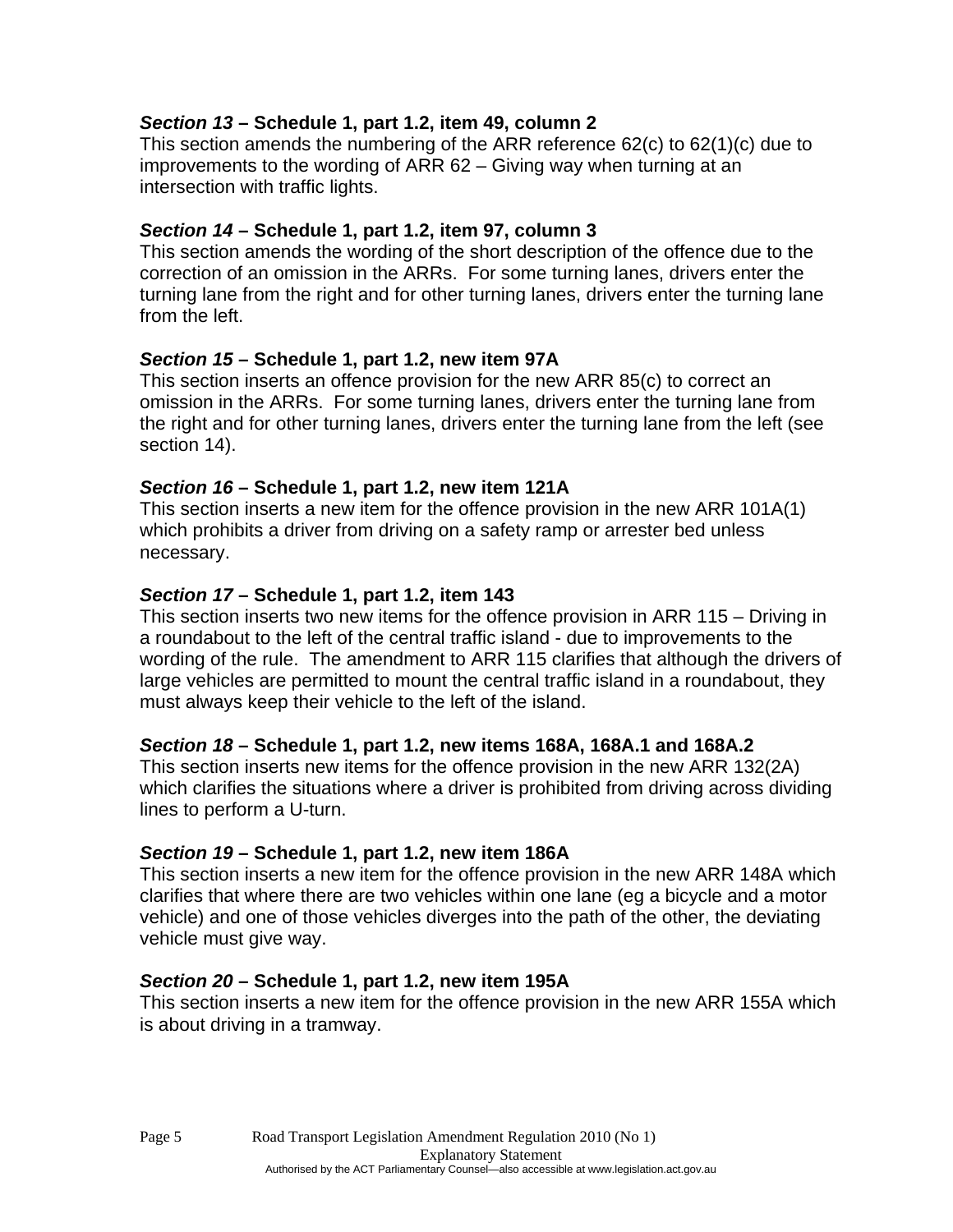### *Section 21* **– Schedule 1, part 1.2, new item 209A**

This section re-inserts a short description of the offence provision for ARR 170(1) - Stopping in or near an intersection – which was inadvertently deleted from the current version of the ARRs by the National Transport Commission. This oversight was corrected in the ACT's legislation by including a new offence in the *Road Transport (Safety and Traffic Management) Regulation 2000* which is modelled on ARR 170(1)*.* See section 45 of this Amendment Regulation.

### *Section 22* **– Schedule 1, part 1.2, new item 242A**

This section inserts a new item for the offence provision in the new ARR 197(1A) which is about drivers stopping or parking on a painted island.

### *Section 23* **– Schedule 1, part 1.2, new item 254A**

This section inserts a new item for the offence provision in the new ARR 208A which requires drivers parking in an indented parking bay to position the vehicle to face the same direction as the vehicles travelling next to the indented parking bay.

#### *Section 24* **– Schedule 1, part 1.2, item 259**

This section omits item 259 because a rewording of ARR 211(1) – Parking in parking bays - has removed the offence provision.

### *Section 25* **– Schedule 1, part 1.2, item 272, column 3**

This section amends the wording of the short description for the offence in ARR 217 – Using fog lights – due to an amendment to the rule, which now refers to front fog lights in addition to rear fog lights.

## *Section 26* **– Schedule 1, part 1.2, new item 285A**

This section inserts a new item for the offence provision in the new ARR 225(2) which prohibits passengers travelling in a vehicle with a device for preventing the effective use of a speed measuring device, or a device for detecting a speed measuring device.

## *Section 27* **– Schedule 1, part 1.2, new items 307A to 307E**

This section inserts 3 new items for the offence provisions in the new ARR 235(2A) – Crossing a level crossing and 2 new items for the offence provisions in the new ARR 235A – Crossing a pedestrian level crossing that has a red pedestrian light.

## *Section 28* **– Schedule 1, part 1.2, new item 312A**

This section inserts a new item for the offence provision in the new ARR 238(2)(ab) which provides that a pedestrian travelling along a road must face approaching traffic.

## *Section 29* **– Schedule 1, part 1.2, new item 315A**

This section inserts a new item for the offence provision in the new ARR 240A which provides that a person on a wheeled recreational device must not travel past a 'no wheeled recreational devices or toys' sign.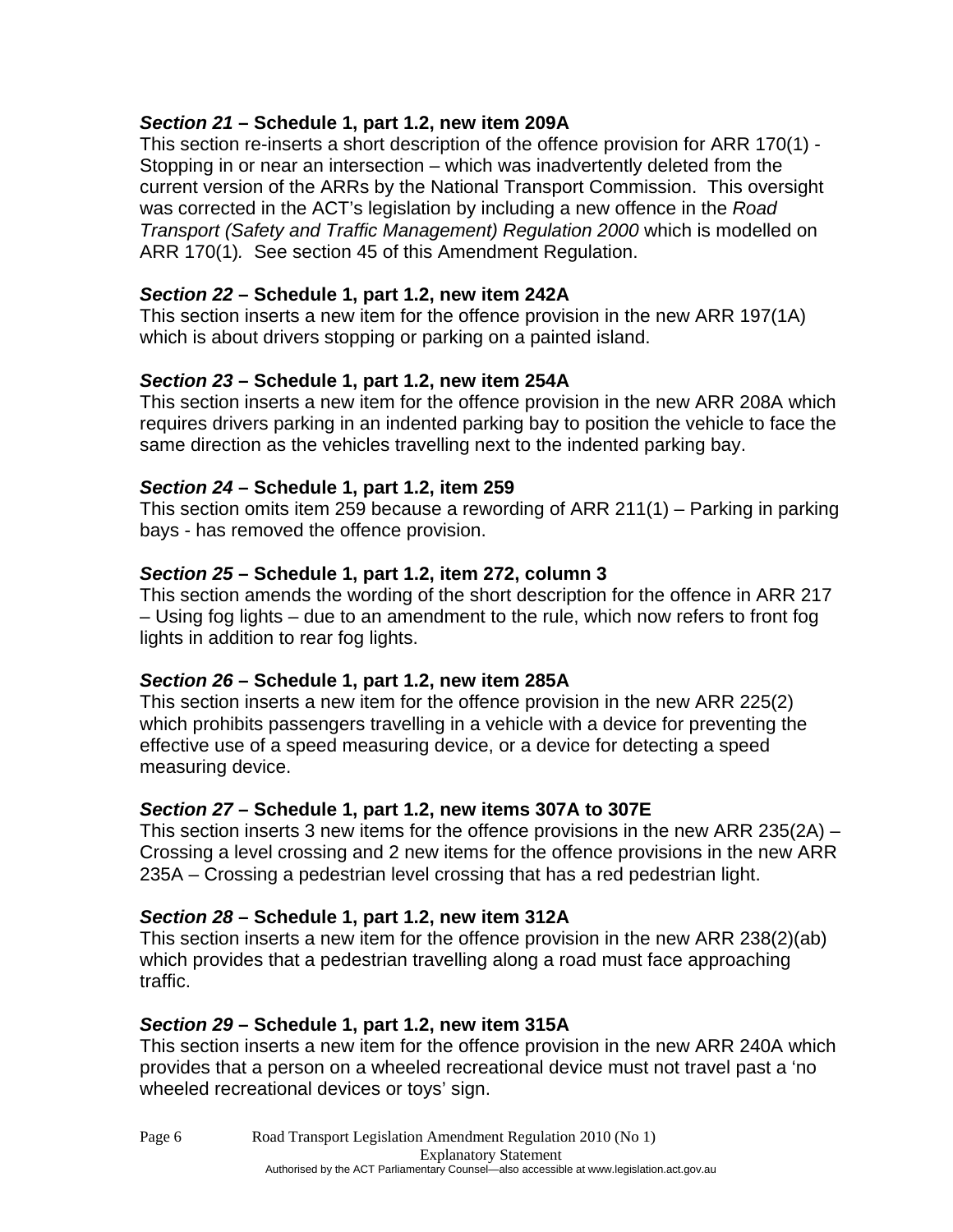## *Section 30* **– Schedule 1, part 1.2, item 317, column 3**

This section amends the wording of the short description for the offence in ARR 240(1)(b), reducing the speed limit from 60km/h to 50km/h. This is consequential to the introduction of the 50km/h urban default speed limit nationally.

#### *Section 31* **– Schedule 1, part 1.2, item 320**

This section inserts a new item for the offence provision in the revised ARR 240(2) which provides that a person must not travel on a wheeled recreational device (eg a skateboard or roller-skates) on a road at night.

#### *Section 32* **– Schedule 1, part 1.2, item 331A**

This section inserts a new item for the offence provision in the new ARR 244C which provides that if there is a law of the jurisdiction, a person must not travel on a motorised scooter on a road or road-related area. The ACT will have a law of the jurisdiction prohibiting motorised scooters at the new section 23 of the *Road Transport (Safety and Traffic Management) Regulation 2000*. See section 57 below.

#### *Section 33* **– Schedule 1, part 1.2, item 335**

This section inserts two new items for the offence provisions in the new ARR 246(2) and 246(3) which deal with passengers on bicycles.

#### *Section 34* **– Schedule 1, part 1.2, new items 336A to 336C**

This section inserts three new items for the offence provisions in the new ARR 247A and 247B which provide for the rules at bicycle storage areas at intersections (see section 7).

#### *Section 35* **– Schedule 1, part 1.2, new item 349A**

This section inserts a new item for the offence provision in the new ARR 256(3) which provides that the rider of a bicycle commits an offence if the passenger is not wearing a bicycle helmet.

#### *Section 36* **– Schedule 1, part 1.2, items 359 and 360**

This section amends the wording of the short descriptions for the offence provision in ARR 262 – Proceeding when bicycle crossing lights change to yellow or red - as a result of amendments to the wording of the rule.

#### *Section 37* **– Schedule 1, part 1.2, item 362 and items 362.1 to 362.3**

This section amends the wording of the short descriptions for the offence provision in ARR 265 as a result of amendments to the wording of the rule. The revised ARR 265(3) creates an offence for a driver who drives with passengers 16 years or older who are not using a seatbelt.

#### *Section 38* **– Schedule 1, part 1.2, item 363 and items 363.1 to 363.3**

This section substitutes new short descriptions for the offence provisions in the revised ARR 266 as a result of amendments to the wording of the rule. This ARR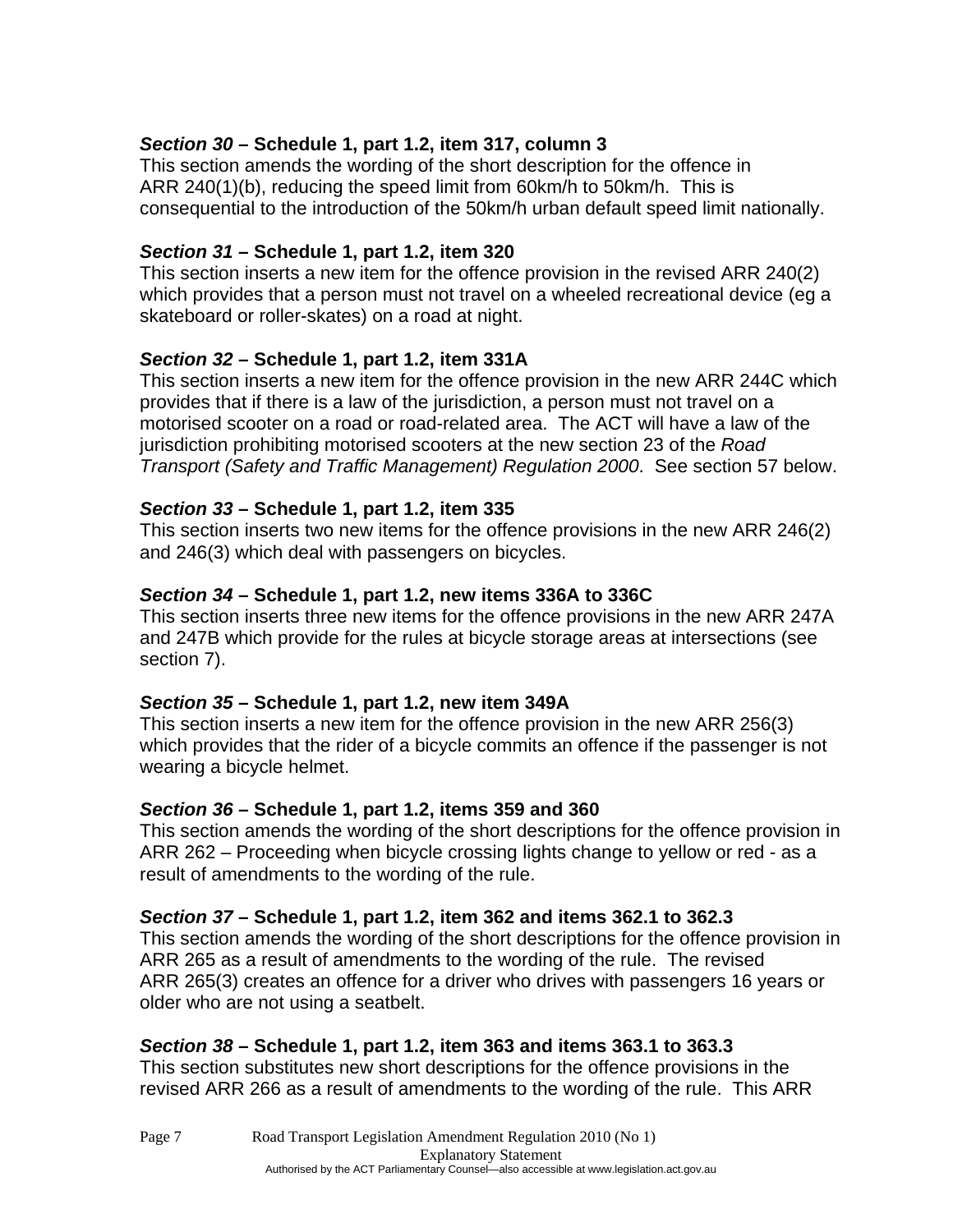deals with a driver's responsibility to ensure all passengers under 16 years old are restrained in an appropriate child restraint or seatbelt. This section will commence on the day 1 year after the day this Amendment Regulation commences.

## *Section 39* **– Schedule 1, part 1.2, item 368, column 3**

This section amends the wording of the short description for the offence provision in the revised ARR 268(4A) as a result of amendments to the wording of the rule. A driver is now responsible for ensuring that all passengers (not just those under 16 years) are not travelling in a part of the vehicle that is not designed for passengers or goods.

## *Section 40* **– Schedule 1, part 1.2, item 369, column 3**

This section amends the wording of the short description for the offence provision in the revised ARR 268(4B) as a result of amendments to the wording of the rule. A driver is now responsible for ensuring that all passengers (not just those under 16 years) are not travelling in a part of the vehicle that is designed for the carriage or goods unless that part is enclosed. For example a utility has a goods area that is not enclosed.

## *Section 41* **– Schedule 1, part 1.2, new items 383A to 383C**

This section inserts 3 new items for the offence provisions in the revised ARR 271 which now provides that children under 8 years of age will not be allowed to ride on a motor bike as a pillion passenger but they will be able to travel in a sidecar. A passenger in a sidecar must be seated safely.

## *Section 42* **– Schedule 1, part 1.2, new item 415A**

This section inserts a new item for the offence provision in the new ARR 297(1A) which provides that a person may not drive a vehicle if a person or animal is in the driver's lap.

## *Section 43* **– Schedule 1, part 1.2, new item 416A**

This section inserts a new item for the offence provision in the new ARR 297(3) which provides that a person may not ride a motor bike with an animal on the petrol tank of the motor bike.

#### *Section 44* **– Schedule 1, part 1.2, item 421**

This section inserts a new item for a new offence provision in the revised ARR 301 which provides that a passenger in a motor vehicle must not lead an animal while the motor vehicle is moving.

#### *Section 45* **– Schedule 1, part 1.13, item 1**

This omits item 1 of part 1.13 of the Schedule, which relates to the *Road Transport (Safety and Traffic Management) Regulation 2000*, as a result of the repeal of section 12A of the *Road Transport (Safety and Traffic Management) Regulation 2000*.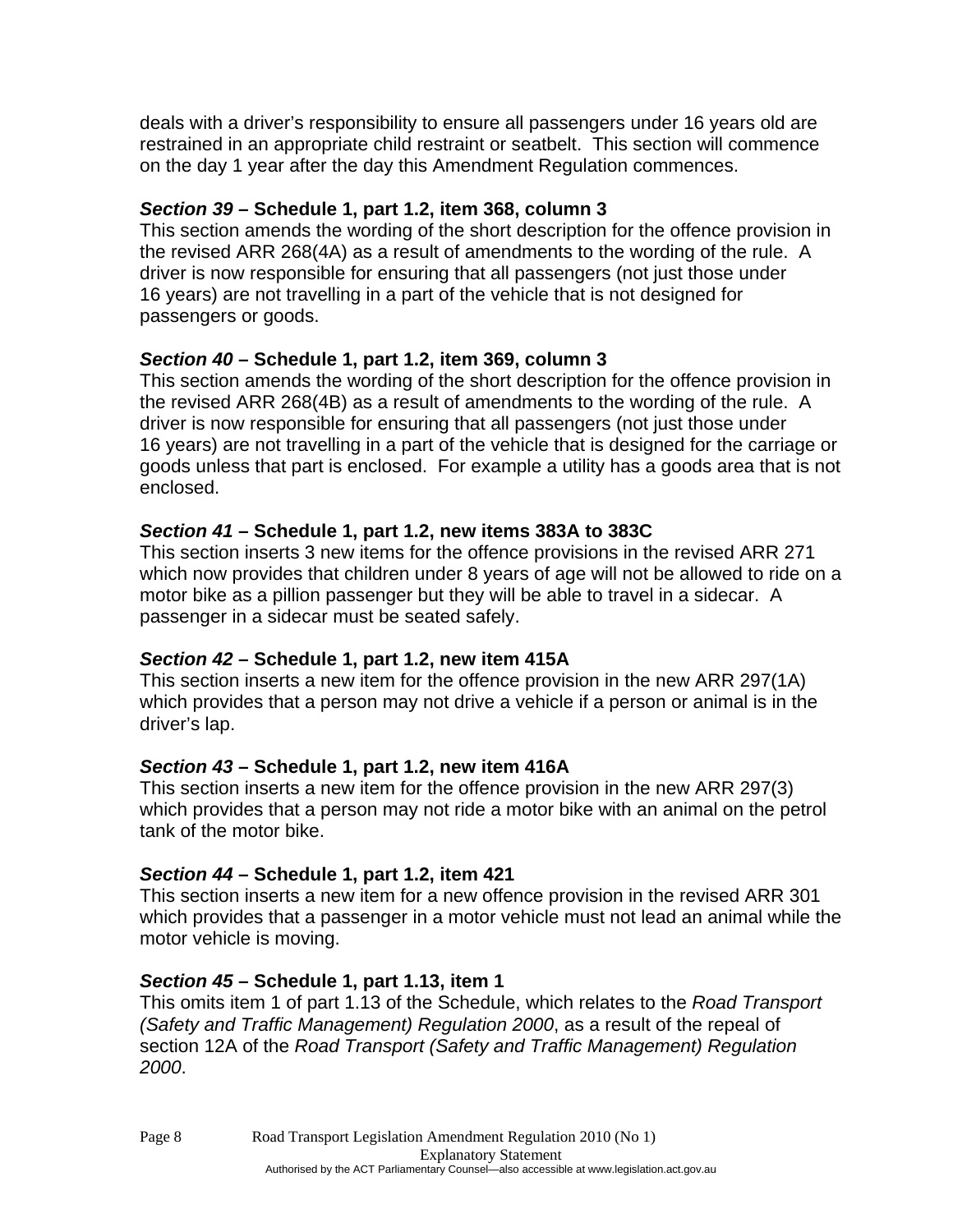When the ARRs were revised by the National Transport Commission in 2004 the offence provision for ARR 170(1) 'A driver must not stop in an intersection' was inadvertently omitted. This oversight was corrected in the ACT's legislation by including a new offence in the *Road Transport (Safety and Traffic Management) Regulation 2000* which is modelled on ARR 170(1)*.* This omission in the ARRs has now been rectified and section 21 of this Amendment Regulation re-inserts a short description of the offence provision for ARR 170(1).

### *PART 3 – ROAD TRANSPORT (PUBLIC PASSENGER SERVICES) REGULATION 2002*

### *Section 46* **– Legislation amended – pt 3**

This section specifies that Part 3 of the Amendment Regulation amends the *Road Transport (Public Passenger Services) Regulation 2002*.

### *Section 47* **– Section 132 (3), notes 1 and 2**

This section amends the wording of Note 1 at section 132(3) of the *Road Transport (Public Passenger Services) Regulation 2002* resulting from revised wording in ARR 265 which now requires all passengers to occupy a seating position that is fitted with a seatbelt. It also amends the wording of Note 2 resulting from revised wording in ARR 267(3) which deals with exemptions from wearing seatbelts.

#### *Section 48* **– Section 138 (2), notes 1 and 2**

This section amends the wording of Note 1 at section 138(2) of the *Road Transport (Public Passenger Services) Regulation 2002* resulting from revised wording in ARR 265 which now requires all passengers to occupy a seating position that is fitted with a seatbelt. It also amends the wording of Note 2 resulting from revised wording in ARR 267(3) which deals with exemptions from wearing seatbelts.

## *Section 49* **– Section 270 (5), notes 1 and 2**

This section amends the wording of Note 1 at section 270(5) of the *Road Transport (Public Passenger Services) Regulation 2002* resulting from revised wording in ARR 265 which now requires all passengers to occupy a seating position that is fitted with a seatbelt. It also amends the wording of Note 2 resulting from revised wording in ARR 267(3) which deals with exemptions from wearing seatbelts.

#### *PART 4 – ROAD TRANSPORT (SAFETY AND TRAFFIC MANAGEMENT) REGULATION 2000*

#### *Section 50* **– Legislation amended – pt 4**

This section specifies that Part 4 of the Amendment Regulation amends the *Road Transport (Safety and Traffic Management) Regulation 2000*.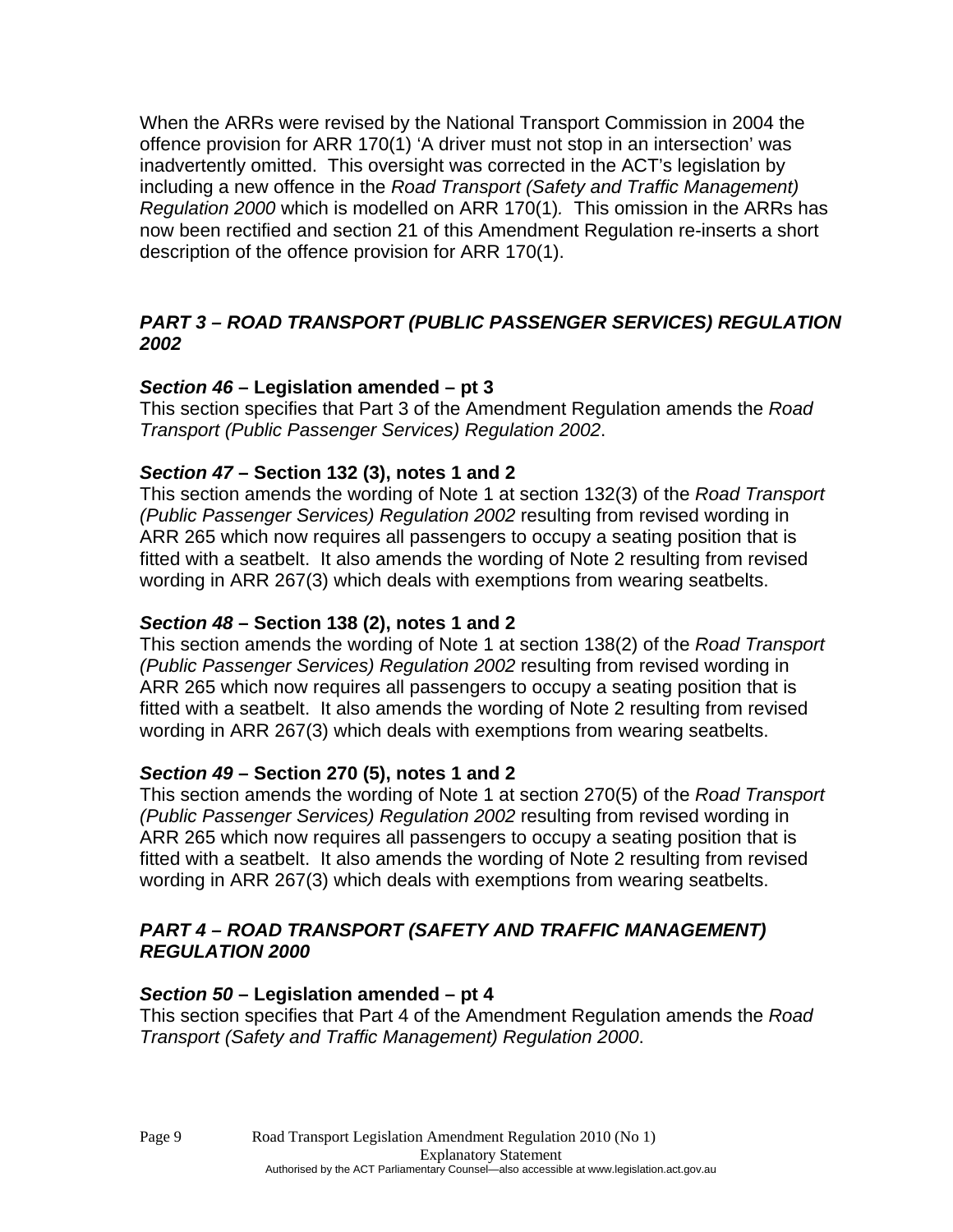### *Section 51* **– Section 5**

This section amends section 5 to refer to the new edition of the ARRs published by the National Transport Commission in February 2008.

### *Section 52* **– New section 6A**

This section inserts transitional arrangements for ARR 266 and 267 which deal with the wearing of seatbelts and exemptions from wearing seatbelts. These provisions will expire on the day 1 year after the day this Amendment Regulation commences.

## *Section 53 to 56 – Division 2.2.1, note 2, table*

Division 2.2.1 of the *Road Transport (Safety and Traffic Management) Regulation 2000* contains two tables, which set out the provisions of the ARRs for which provision is made in the regulation and other Territory laws. The ARRs must be read subject to these provisions, and any other associated laws of the Territory.

Sections 53 to 56 of the Amendment Regulation make a number of consequential amendments to the first of these tables as a result of amendments to the *Road Transport (Safety and Traffic Management) Regulation 2000*.

### *Section 53* **- Division 2.2.1, note 2, table, item 6**

This section omits item 6 from the table, section 12A - ARR 170(1), for the reason described in section 56 below.

#### *Section 54* **- Division 2.2.1, note 2, table, item 22**

This section omits item 22 from the table, section 23 - ARR 240(2), for the reason described in section 57 below. It also inserts new item 22 into the table, section 23 – ARR 244C, for the reason described in section 57 below.

#### *Section 55* **- Division 2.2.1, note 2, table, item 23**

This section omits item 23 from the table, which relates to section 23B – ARR 266(3)(b), for the reason described in section 58 below. This section will be made redundant by the new seatbelt rules in revised ARR 266.

This section also inserts new items 23 and 23A into the table, for the reason described in section 58 below. These sections deal with children travelling in additional seats ('dickie seats') installed in the goods area of station wagons and children travelling in interstate registered vehicles. This section will commence on the day 1 year after the day this Amendment Regulation commences.

## *Section 56* **– Section 12A**

This section omits section 12A from the *Road Transport (Safety and Traffic Management) Regulation 2000*. This section was created to make an offence provision for ARR 170(1) 'A driver must not stop in an intersection' which was inadvertently omitted when ARR 170(1) was revised by the National Transport Commission in 2004. The omission in the ARRs has been corrected, so this section is no longer required.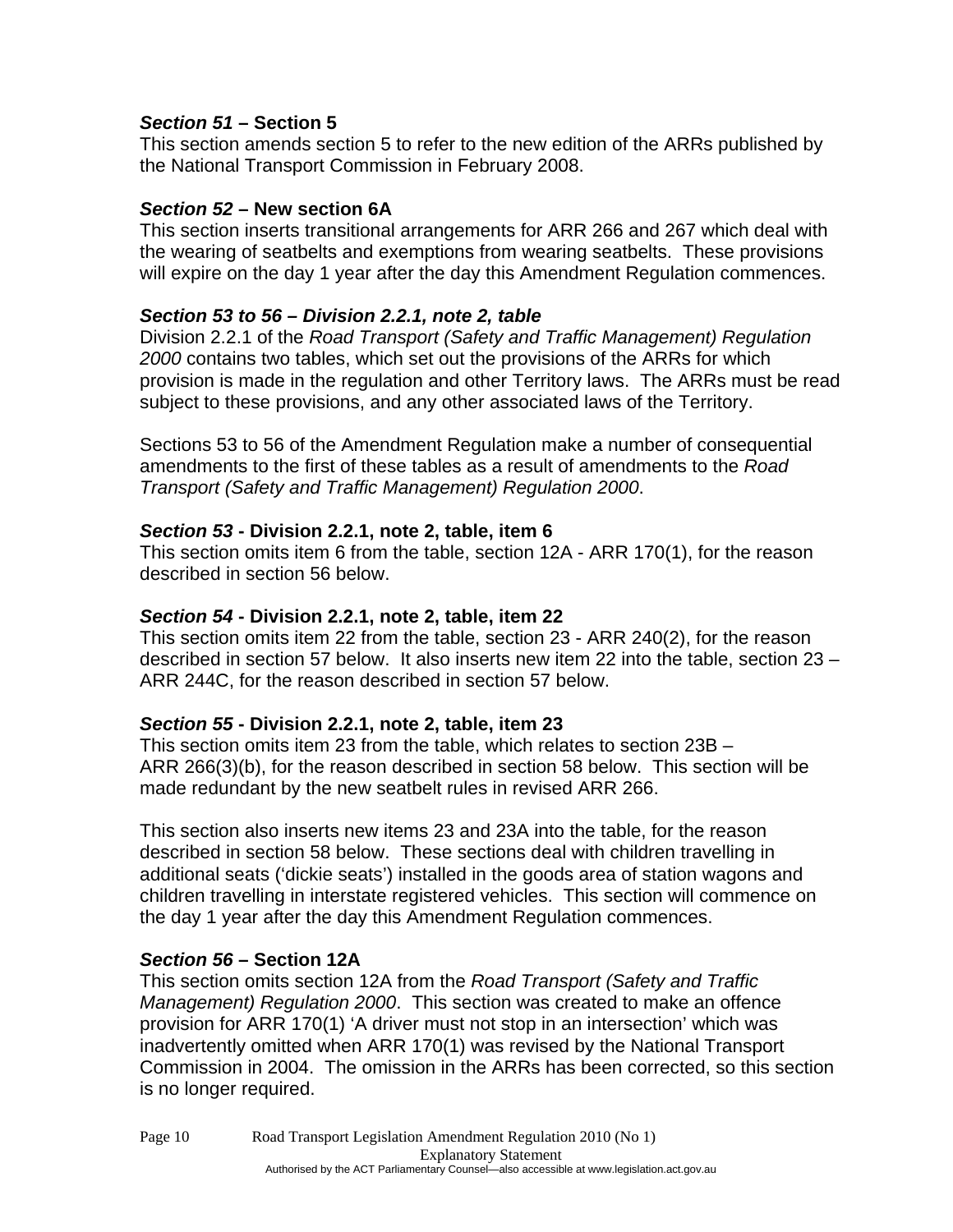### *Section 57* **– Section 23**

This section omits section 23 from the *Road Transport (Safety and Traffic Management) Regulation 2000*. This section relates to the prohibition on using a wheeled recreational device (eg a skateboard or roller skates) on any road at night. The new ARR 240(2)(b) has made this ACT law redundant.

This section also inserts a new section 23 into the *Road Transport (Safety and Traffic Management) Regulation 2000*. The new ARR 244C provides for a law of the jurisdiction prohibiting the use of a motorised scooter on a road or road-related area. The new section 23 of the *Road Transport (Safety and Traffic Management) Regulation 2000* is the ACT's law of the jurisdiction prohibiting motorised scooters from roads and road-related areas.

#### *Section 58* **– Section 23B**

This section omits section 23B from the *Road Transport (Safety and Traffic Management) Regulation 2000*. This section will be made redundant by the new seatbelt rules in the revised ARR 266. This provision will commence on the day 1 year after the day this Amendment Regulation commences.

This section also inserts a new section 23A into the *Road Transport (Safety and Traffic Management) Regulation 2000* which relates to children travelling in interstate registered vehicles. For new ARR 266 - Wearing of seatbelts by passengers under 16 years old – passengers under 7 years old will be exempt from the new rule if the motor vehicle is registered in a State or Territory that has not yet introduced the new child restraint laws. For these passengers, the seatbelt laws in the existing ARR 266 will apply. This provision will commence on the day 1 year after the day this Amendment Regulation commences.

This section also inserts a new section 23B into the *Road Transport (Safety and Traffic Management) Regulation 2000* which relates to children travelling in additional seats ('dickie seats') installed in the goods area of station wagons. It has been nationally agreed that children aged between 4 years and under 7 years will be permitted to use a dickie seat without having to use a booster seat, provided the dickie seat is suitable for the child's height and weight and a lap/sash seatbelt or a lap-only seatbelt with a child safety harness is used. This provision will commence on the day 1 year after the day this Amendment Regulation commences.

#### *Section 59* **- Section 24, new definitions**

This section inserts two new definitions into section 24 of the *Road Transport (Safety and Traffic Management) Regulation 2000*. The new child restraint laws require a definition of 'approved booster seat' and 'approved child safety harness'. This provision will commence on the day 1 year after the day this Amendment Regulation commences.